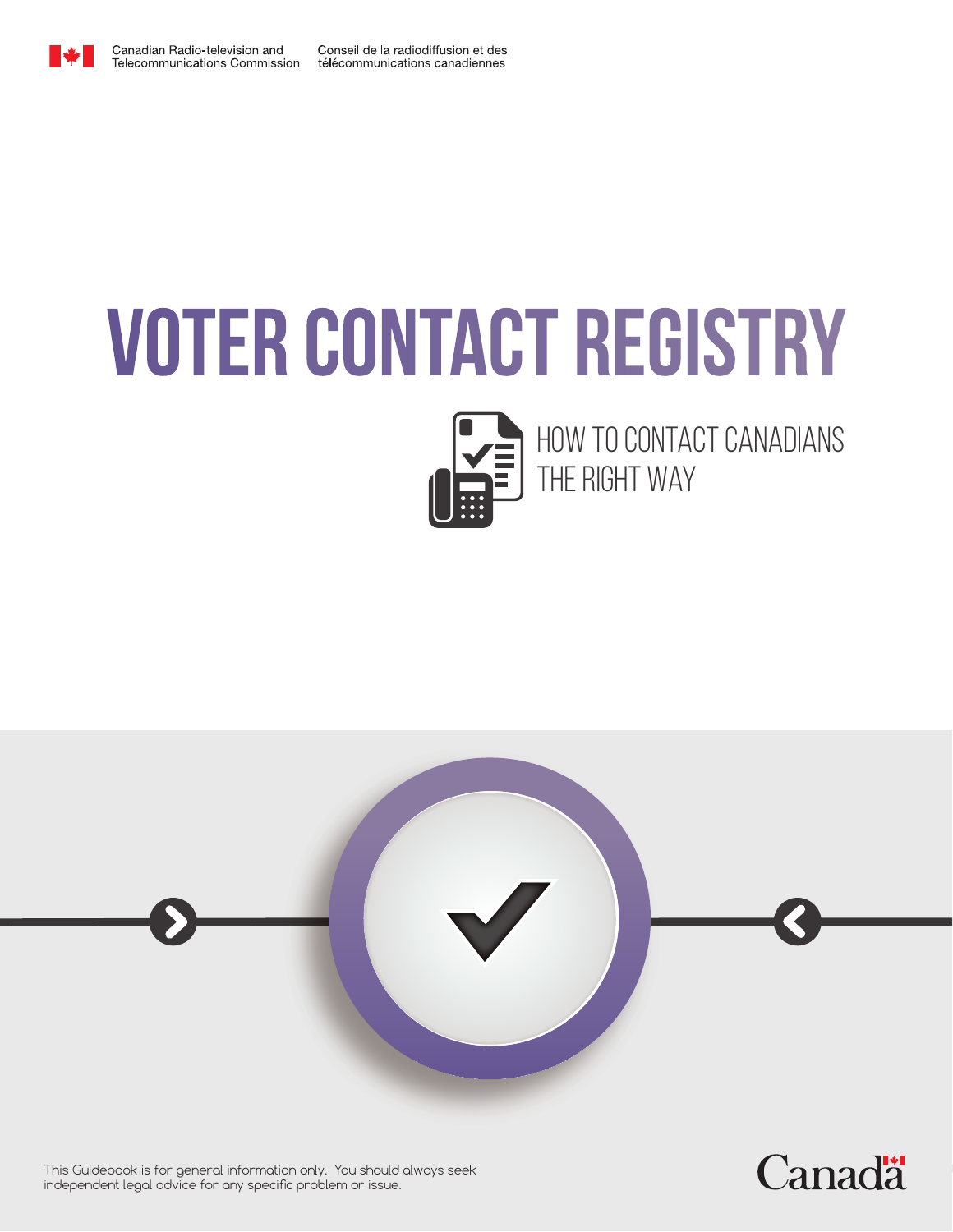# **Respecting Citizens' Rights**

Democracy depends on well-informed voters making sound decisions about the individuals and political parties they choose to represent them in Parliament.

Those seeking office have access to a vast array of communications methods to connect with potential supporters to explain their personal motivation and platforms during election campaigns. However, the desire to connect with voters must be tempered with respect for Canadians' privacy and the protection of their right to refuse to be contacted by individuals or political groups if they so choose.

During an election campaign, political candidates and parties and their supporters are obliged to follow certain rules related to contacting Canadians, some of which are enforced by the Canadian Radio-television and Telecommunications Commission (CRTC):



## **Voter Contact Registry**

*The Canada Elections Act* and the *Telecommunications Act* were amended in 2015 to help protect Canadians from rogue and misleading telephone calls during elections. The legislation ensures that those who contact voters during an election do so transparently.

The *Canada Elections Act* and the *Telecommunications Act* give the CRTC the responsibility to establish, maintain and enforce a **Voter Contact Registry**.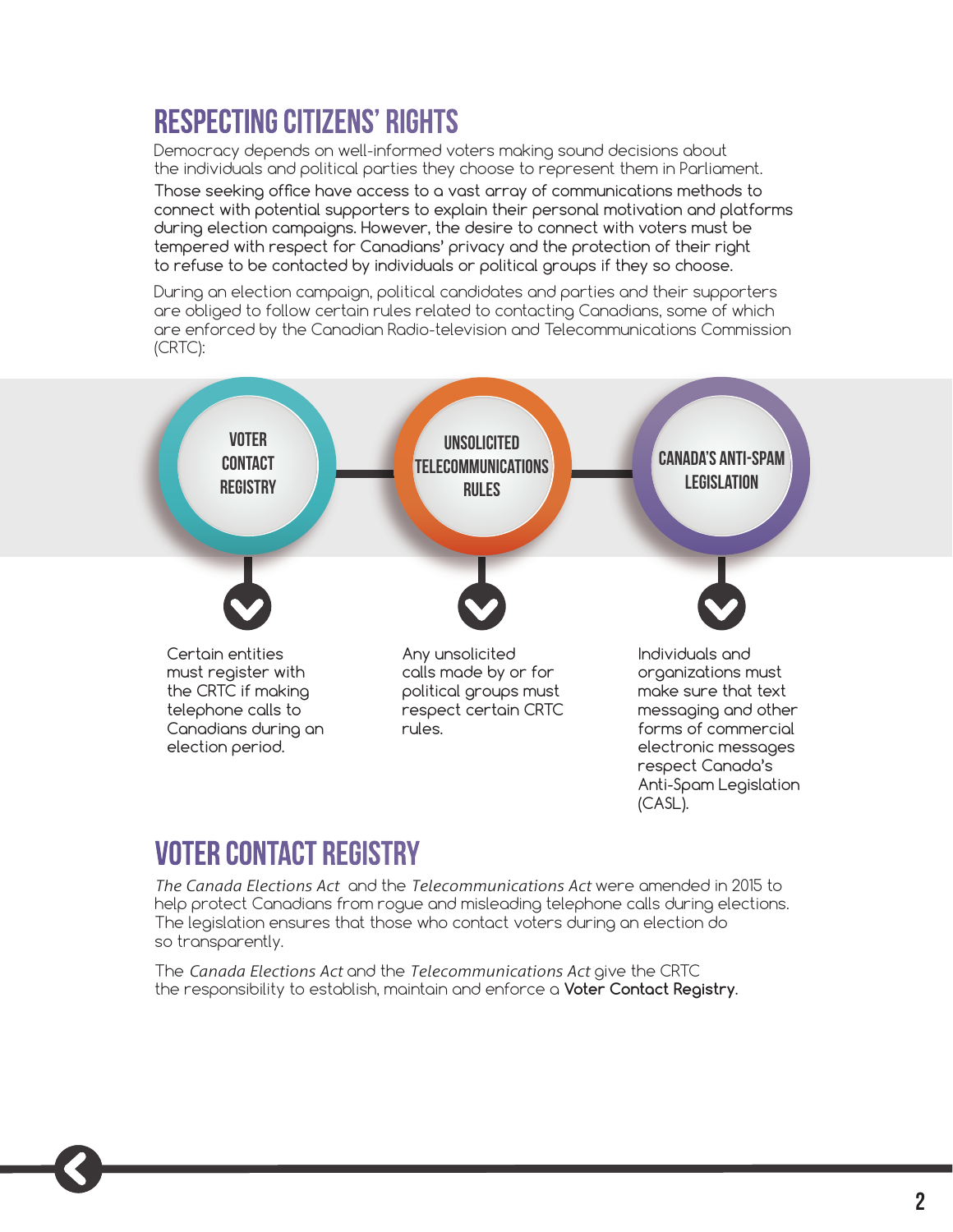# **Planning to make calls through a Calling Service Provider?**

Specific rules apply when you enter into an agreement with a calling service provider to make voter contact calls. If you have hired the services of one of these firms to make such calls – either live or through an automatic dialing-announcing device (ADAD) – you must provide the calling service provider with your name, address, telephone number, along with a copy of a piece of identification authorized by the CRTC.

If you have a general agreement with a calling service provider who makes calls on your behalf, that provider can make voter contact calls provided you specifically authorize it to begin making them before the first call is made. At that time, you will need to provide your name, address and telephone number, along with a copy of a piece of identification authorized by the CRTC.

For more information on the types of authorized ID accepted by the CRTC, please consult http://www.crtc.gc.ca/eng/archive/2015/2015-110.htm.

## **What these terms mean:**

**Calling Service Provider** - a person or group that carries on a business whose activities include making calls for, or on behalf of, another individual or group.

**Automatic Dialing-Announcing Device (ADAD)** - any equipment with the ability to store or produce telephone numbers used alone or in conjunction with other equipment to deliver a pre-recorded or synthesized voice message to telephone numbers.

**Voter Contact Calling Services** -Calls made during an election period, including:

- promoting or opposing a registered party, its leader, a candidate or a nomination contestant or any position on an issue with which such a party or person is associated;
- encouraging electors to vote or to refrain from voting;
- providing information about the election, including information about voting hours and the location of polling stations;
- gathering information about how electors voted in past elections or will vote in the election, or their views on a registered party, its leader, a candidate or a nomination contestant or any other issue associated with a party or person; and,
- raising funds for a registered party, a registered association, a candidate or a nomination contestant.

**Third Party** – a person or a group, other than a registered party, registered association, candidate or nomination contestant.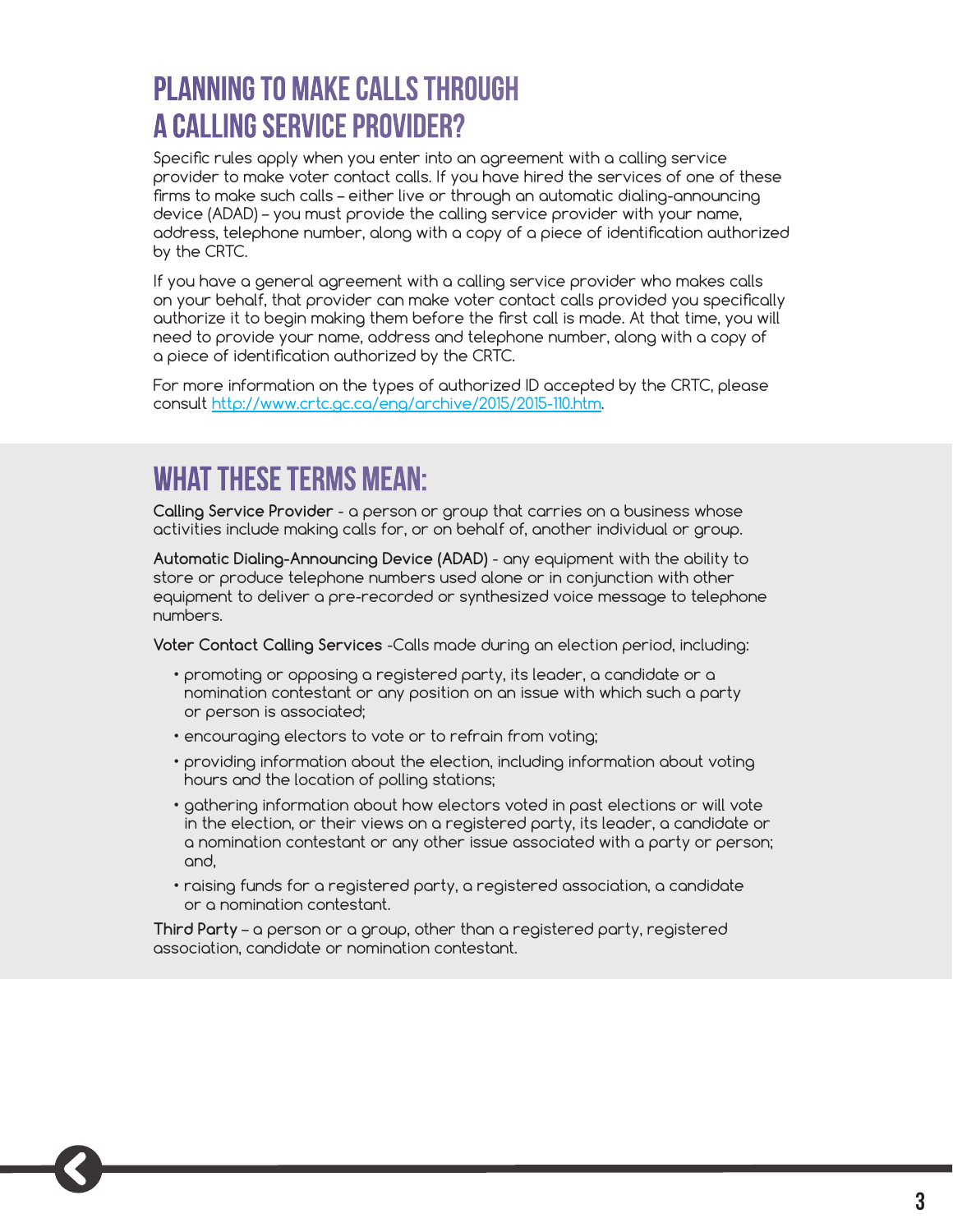# **Who needs to register?**

If you are making calls to Canadians during a federal election period for any purpose related to an election, you may have to register with the CRTC within 48 hours of making the first call.

# WHO NEEDS TO REGISTER WITH THE VOTER CONTACT REGISTRY?

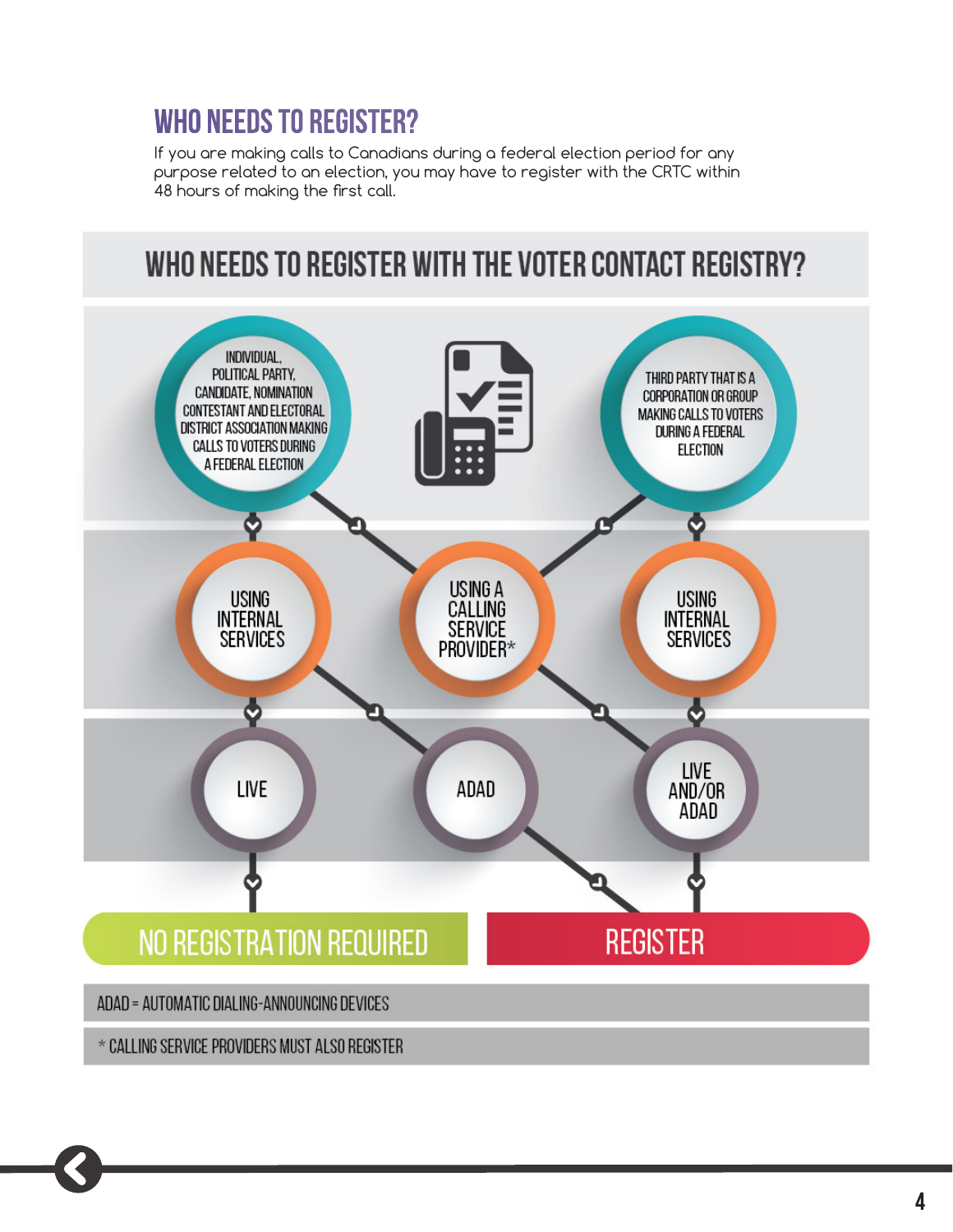| <b>WHO NEEDS TO REGISTER?</b>                                                                                                                                                                                                                                                                                                            | WHO DOES NOT NEED TO REGISTER?                                                                                                                                                                                                                |
|------------------------------------------------------------------------------------------------------------------------------------------------------------------------------------------------------------------------------------------------------------------------------------------------------------------------------------------|-----------------------------------------------------------------------------------------------------------------------------------------------------------------------------------------------------------------------------------------------|
| • Anyone using ADADs to make<br>robocalls to contact voters.<br>• Anyone using a calling service<br>provider to contact voters.<br>• Calling service providers who<br>contact voters on behalf of<br>someone else.<br>• A third-party group or corporation<br>that uses its internal telephone<br>services to make live calls to voters. | You are one of the following:<br>• A condidate<br>• A nomination contestant<br>• A political party<br>• An electoral district association<br>• An individual<br>AND you are using your own internal<br>services to make live calls to voters. |

## **How to register**

Those required to register with the **Voter Contact Registry** can do so online with the CRTC once a federal election is called at <https://crtc.gc.ca/eng/phone/rce-vcr/>. Registrants must do so within 48 hours of making the first call.

#### **All registrants must have login credentials. You can either:**

- Log in with a Sign-In Partner User Identification (ID) and password you may already use, such as for online banking; or,
- Log in with GCKey (Government of Canada User ID and password).

If you do not already have a GCKey, you will be able to create one once you begin the registration process.

#### **Registration involves two components:**

- Information necessary to file a registration notice
- ID requirements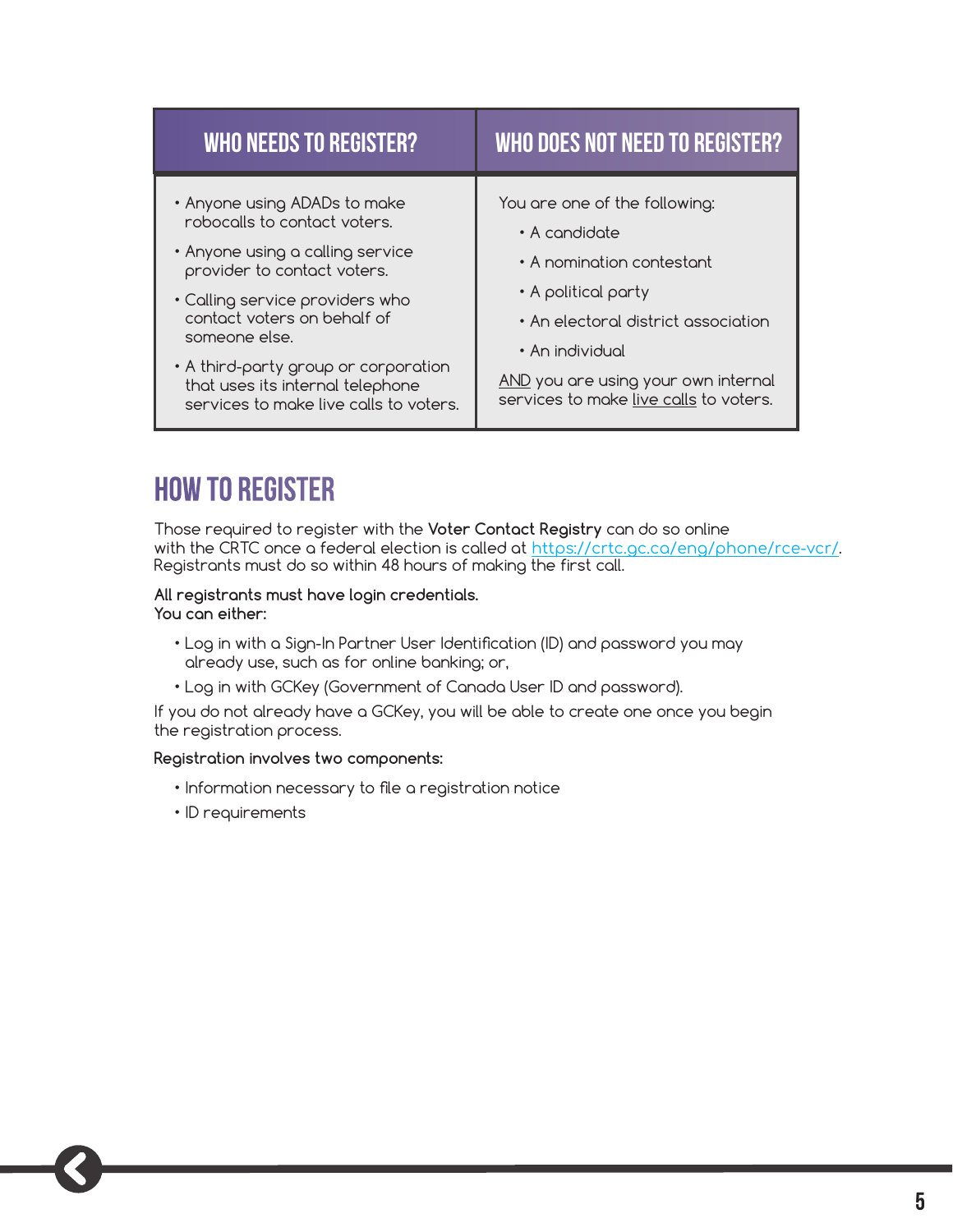# **Information necessary to register**

All registrants must provide the following:

- First and last name
- Title
- Email address
- Phone number
- Mailing address
- Type of calls being made (live, by ADAD or both)

If you have entered into an agreement with, or you are a calling service provider, you will need to provide additional information:

- Name of the calling service provider
- First and last name of the person or name of the group that has entered into an agreement with the calling service provider

# **Identification Requirements**

Calling service providers do not have to provide a copy of identification when filing a Registration Notice.

All other registrants must provide a copy of a valid piece of identification issued by a federal, provincial or territorial government, or international equivalent. It must include the registrant's name and photo, and be accompanied by an attestation from a notary (or a Commissioner of Oaths in Quebec) certifying that the reproduction of identification in question is a true copy of the original.

#### **Acceptable types of ID include:**

- Driver's licence
- Provincial health card
- Secure Certificate of Indian Status
- Canadian Forces identity card
- Permanent residency card
- Valid Canadian or foreign passport
- NEXUS card

Please see http://www.crtc.gc.ca/eng/archive/2015/2015-110.htm for more information on ID requirements for the **Voter Contact Registry**.

The copy of your identification and attestation must be in one of the following file formats:



**The maximum size allowed for each file is 5Mb.**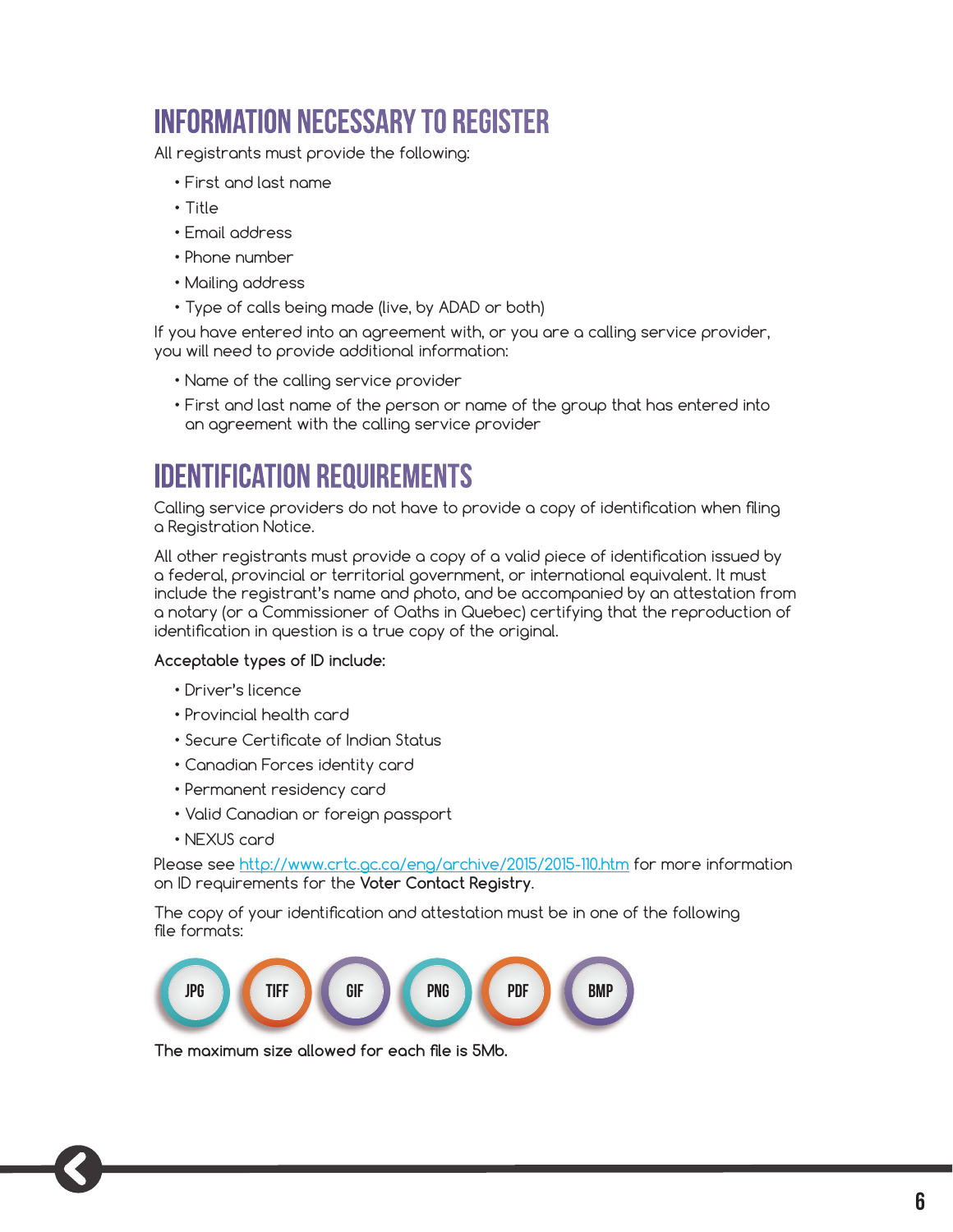# **Publishing Registration Notices**

The CRTC will publish the Registration Notices as soon as possible after 30 days following election day.

## **Keeping records**

You have an obligation to keep copies of any scripts used for live calls as well as recordings of each message conveyed by an ADAD device. A record must also be kept of every date the script or message was used.

If you are a calling service provider, you must maintain copies of the scripts for three years following an election. Everyone else must keep the scripts for one full year after the end of the election.

Political entities such as political parties, riding associations and candidates are not subject to the National Do Not Call (DNCL) Rules. This means that they can make calls to individuals who are registered on the National DNCL, provided they maintain and respect their internal do not call list and identify themselves and the purpose of the call.

## **Rules for Unsolicited Telecommunications made by or on behalf of political entities**

When making unsolicited calls, there are rules regarding unsolicited telecommunications that need to be followed. The rules are covered under the Telemarketing Rules and the ADAD Rules. Some of these rules apply to political parties or candidates, or organizations that represent such parties or candidates.

## **Telemarketing Rules**

The Telemarketing Rules apply to calls that are made for the purpose of solicitation<sup>1</sup>.

For example, certain rules apply when a political party or candidate, or an organization representing such a party or candidate, calls people to request campaign donations.

However, if a political party, a candidate or an organization representing such a party or candidate calls people to learn about voter preferences or to inform people about the location of polling stations, the rules do not apply.

1 Solicitation means the selling or promoting of a product or service, or the soliciting of money or money's worth, whether directly or indirectly and whether on behalf of another person. This includes solicitation of donations by or on behalf of charitable organizations.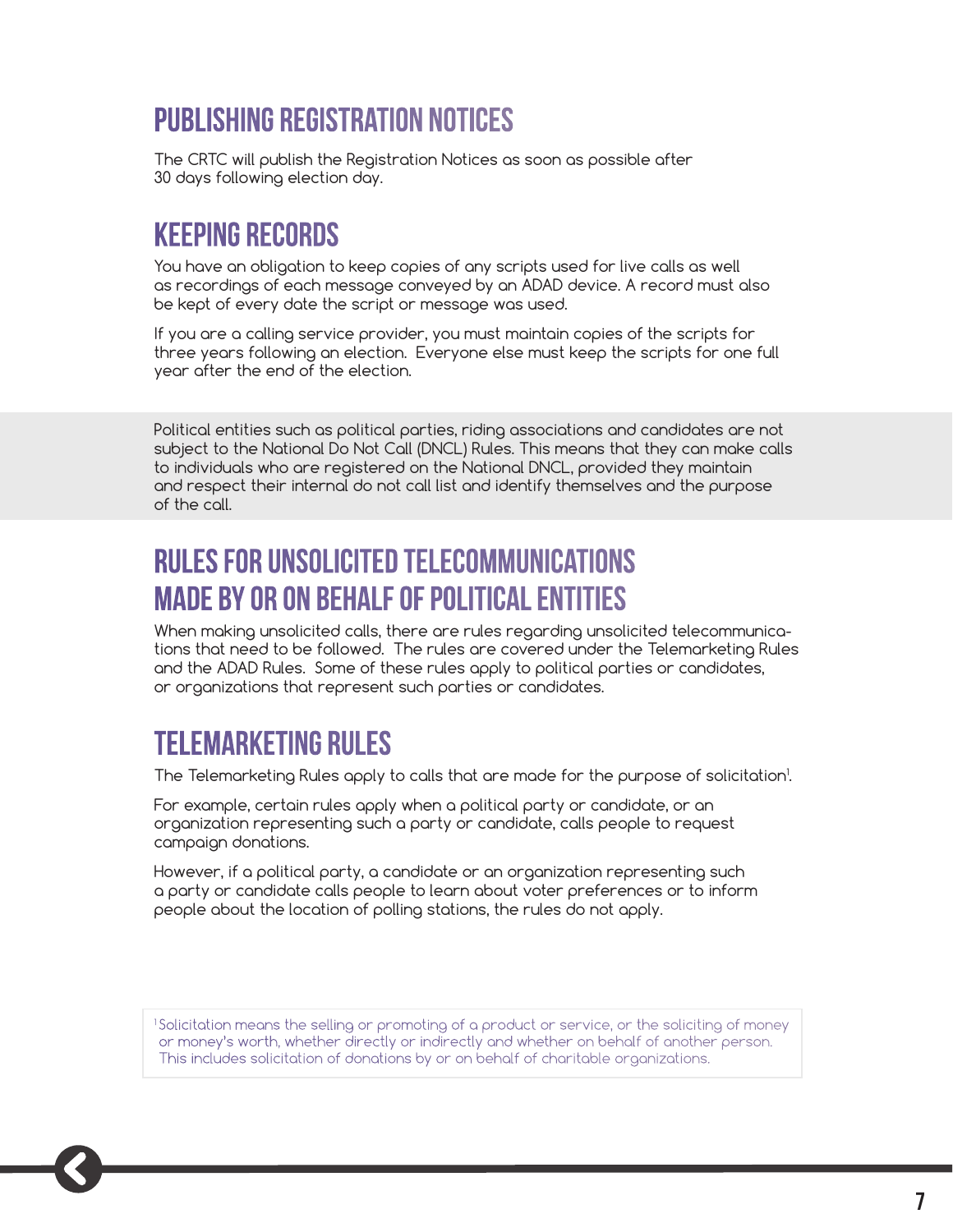#### **What are my obligations under the Telemarketing Rules?**

- The call must begin with a clear message identifying: **(1)** the name of the individual making the call, **(2)** the name of the telemarketer and **(3)** the name of the political organization on whose behalf the call is made if it is different from the telemarketer's name.
- Telemarketers must provide a local or toll-free number, when requested, where citizens can access an employee or another representative of the telemarketer to ask questions, offer comments about the call or make a do-not-call request. The name and email or postal address of an employee or another telemarketer representative must be provided, upon request. The contact information must remain valid for a minimum of 60 days.
- The screen on the called-person's phone must display a number where the telemarketer can be reached, unless number display is unavailable for technical reasons. The contact information must remain valid for a minimum of 60 days.
- Every telemarketer or its client must maintain an internal do-not-call list, and refrain from calling anyone who has requested no further calls. Telemarketers must process do-not-call requests immediately. Telemarketers or their clients must update their internal do-not-call lists within 14 days of consumers' do-not-call requests and keep numbers on the lists for three years.
- Sequential dialing, which involves calling every possible phone number in a telephone exchange drawn from a computer-generated list of numbers, is prohibited.
- Calls must not be made to emergency lines or healthcare facilities.

#### **ADAD Rules**

Calls made by or on behalf of certain political entities such as political parties, candidates or nomination contestants and their official campaigns are not allowed to use ADADs for the purpose of solicitation. The only exception to this rule is if the person being called has expressly agreed to receive that specific political entity's ADAD solicitation calls.

ADADs can be used to make calls that are not to solicit donations, but certain rules apply to these calls.

**What are my obligations under the ADAD Rules?**

- ADAD calls must begin with a clear message identifying the person or group on whose behalf the call is being made. The message must also:
	- ° briefly describe the purpose of the call.
	- ° include an email address or a postal mailing address and a local or toll-free number where representatives of the organization sending the message can be reached. The numbers and addresses must be valid for at least 60 days after the call has been made.
- If the ADAD message is longer than 60 seconds, the identification information must be repeated at the end of the call.
- The screen on the called-person's phone must display the originating calling number or an alternate number where

the political organization can be reached, except where number display is unavailable for technical reasons. This contact information must remain valid for 60 days.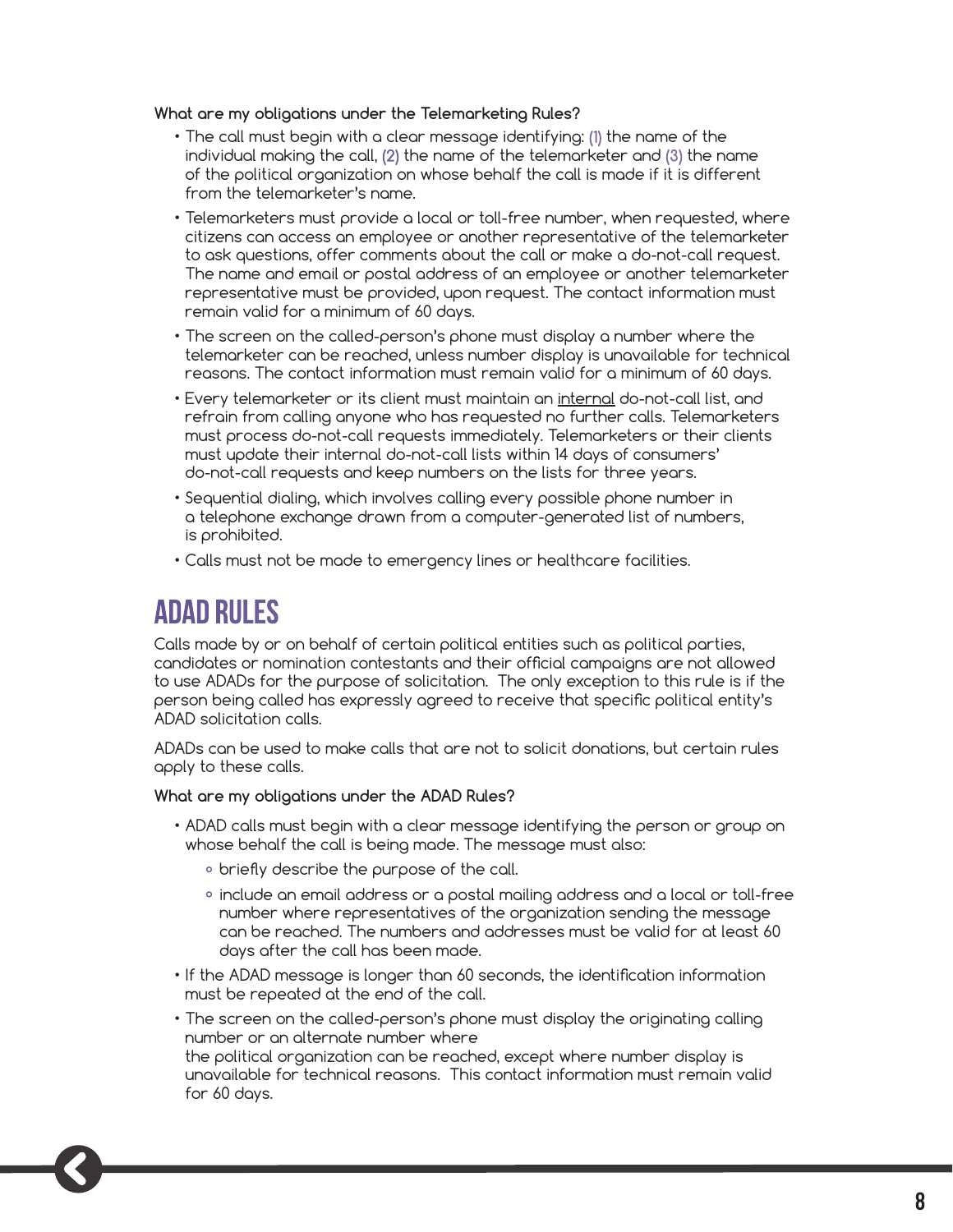- Anyone initiating automated calls must make all reasonable efforts to ensure that the equipment disconnects within 10 seconds after the person receiving the call hangs up.
- Calls can only be made from 9:00 a.m. to 9:30 p.m. on weekdays (Monday to Friday) and 10:00 a.m. to 6:00 p.m. on weekends (Saturday and Sunday) unless individual provinces or territories impose more restrictive hours.
- Sequential dialing is prohibited.
- Calls must not be made to emergency lines or healthcare facilities.

## **Canada's Anti-Spam Legislation**

Telephone calls are just one way to reach to out to potential voters. A wide array of technological tools are available to individual candidates and political organizations – some of which are subject to specific rules enforced by the CRTC.

Canada's Anti Spam Legislation (CASL), for instance, may apply to some communications that might be undertaken during an election. CASL has rules regarding commercial electronic messages (CEMs). A CEM is a message that encourages participation in a commercial activity, including, but not limited to offering, advertising or promoting a product, a service or a person.

#### **Examples include:**

- Email
- SMS text message
- Instant messaging

Political parties and candidates are largely excluded from CASL. CEMs sent by or on behalf of a political party or a person who is a candidate for publicly elected office, are excluded from CASL, if the primary purpose of the CEM is to solicit a financial donation or non-monetary contribution.

If you are sending a CEM to an electronic address, and the primary purpose of the message is not to solicit a contribution/donation, then you need to comply with three requirements. You need to:

- **(1)** obtain consent;
- **(2)** provide identification information; and,
- **(3)** provide an unsubscribe mechanism.

Further information on CASL and how it may apply to political parties and candidates can be found at <https://crtc.gc.ca/eng/internet/anti.htm>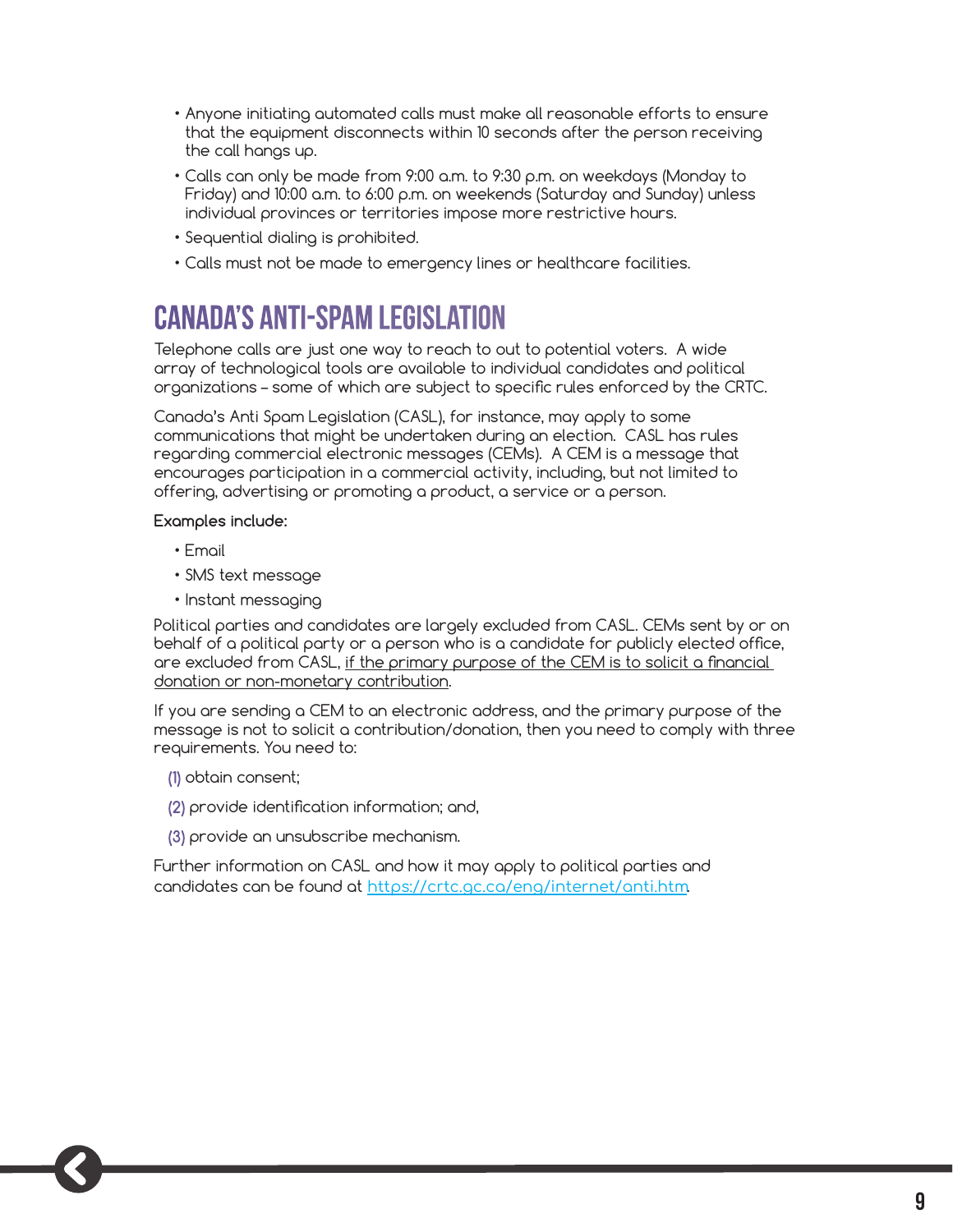# **What happens if you violate these obligations?**

An important part of the CRTC's strategy to encourage compliance with the rules is ensuring that political entities such as political parties and candidates have the information they need to understand their obligations. The CRTC's goal is to promote compliance in the most efficient way possible while preventing violations.

When the rules are broken, the CRTC has a number of tools at its disposal to make sure that the obligations governing communications with Canadians during elections are respected and their rights protected.

Investigators use their discretion in selecting and applying the enforcement response most appropriate to the circumstances at hand.

#### **Possible enforcement responses include:**

- **• A Warning Letter**, to bring to the attention of the individual or organization an alleged violation in order for corrective action to be taken;
- **• A Citation**, which identifies alleged violations and sets out the specific corrective action to be taken within a certain time frame. The names of individuals and organizations that receive a Citation are published on the CRTC's website;
- **• A Notice of Violation**, which is an enforcement measure issued for more serious violations. It may carry with it an administrative monetary penalty. The Notice is published on the CRTC's website; and,
- **• A Negotiated Settlement or Undertaking**. When an investigation identifies violations and specific actions by a business or individual are required to restore compliance, CRTC staff may contact the affected party to discuss and negotiate a settlement. As part of the agreement, the individual or organization is usually required to admit liability, stop violating the rules and develop a compliance program. Negotiated Settlements in relation to the Unsolicited Telecommunications Rules also usually involve the individual or organization accepting the issuance of a Notice of Violation along with an administrative monetary penalty. Negotiated settlements can be an effective option for organizations that have breached the rules, as they save time and reduce costs while achieving compliance.

Monetary penalties vary depending on the nature and scope of the violation. Under the *Telecommunications Act*, for violations of the Unsolicited Telecommunications Rules and/or the Voter Contact Registry requirements, the CRTC has the authority to impose:

- Up to \$1,500 per violation for individuals
- Up to \$15,000 per violation for a corporation

The maximum administrative monetary penalties are significantly higher in the case of a CASL violations. The CRTC has the authority to impose a maximum penalty of \$1,000,000 per violation in the case of an individual and \$10,000,000 per violation in the case of a corporation or any other person.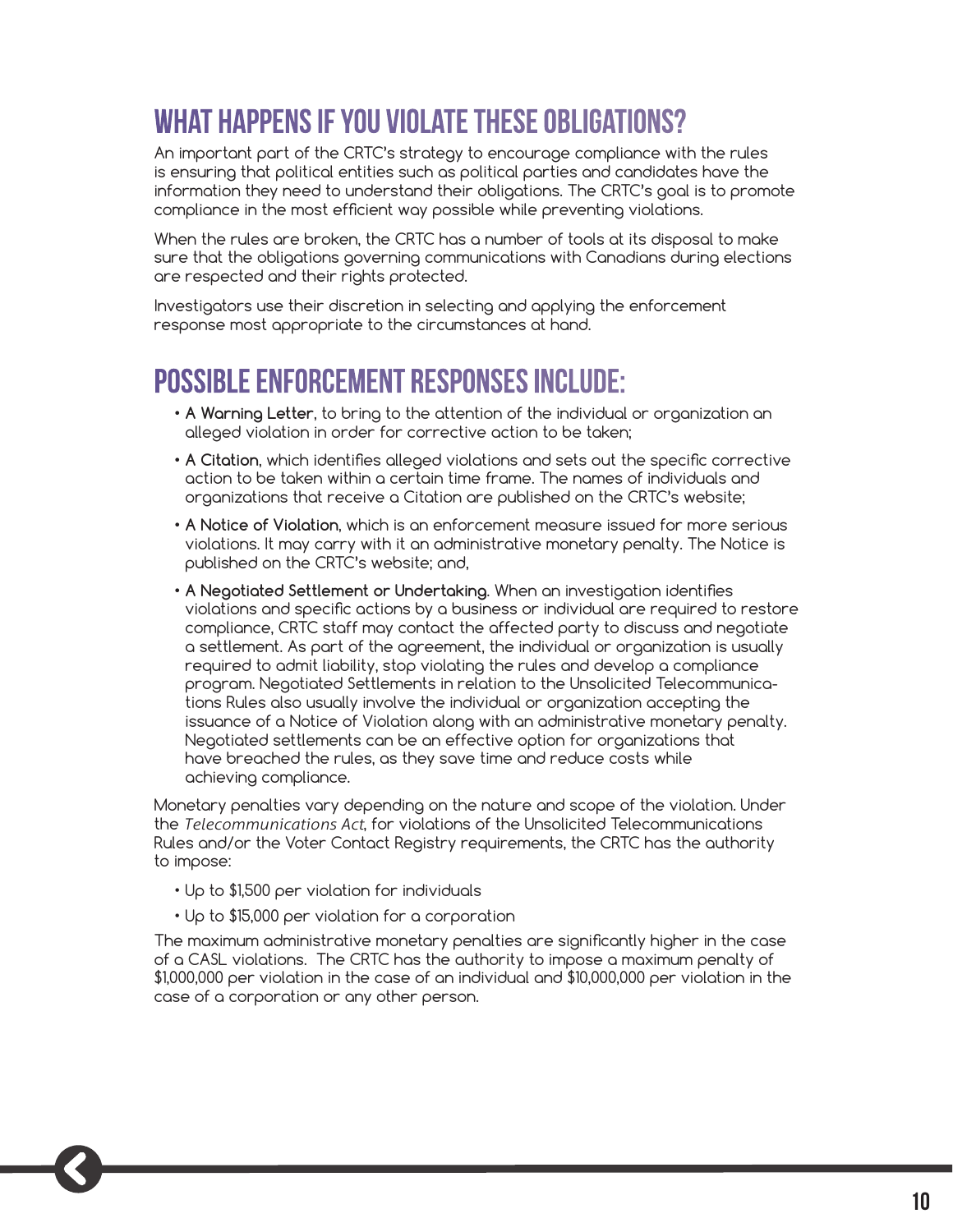For violations under the **Voter Contact Registry**, the following factors will be taken into consideration when determining the amount of a fine:

- The nature and scope of the violation;
- Any benefit that the person obtained from the commission of the violation;
- The person's ability to pay the penalty;
- The person's history of compliance with the requirements of the Voter Contact Registry and any relevant history of compliance with the Rules; and
- Any other relevant factor.

The total amount of the financial penalties can add up quickly. For instance, each day of non- compliance may constitute a separate violation.

Please refer to Compliance and Enforcement Regulatory Policy CRTC 2015-109, http://www.crtc.gc.ca/eng/archive/2015/2015-109.htm for further detail.

## **Find out more**

If you are looking for information about how to register with the Voter Contact Registry or how to make sure you comply with the rules, you can find helpful information at:

<https://crtc.gc.ca/eng/phone/rce-vcr/>

You can also get information on the other obligations that may apply to political organizations during election periods at these links:

**Telemarketing and ADAD Rules**

www.crtc.gc.ca/eng/info\_sht/t1041.htm

**Canada's Anti Spam Legislation**

<https://crtc.gc.ca/eng/internet/anti.htm>

**or**

www.fightspam.gc.ca